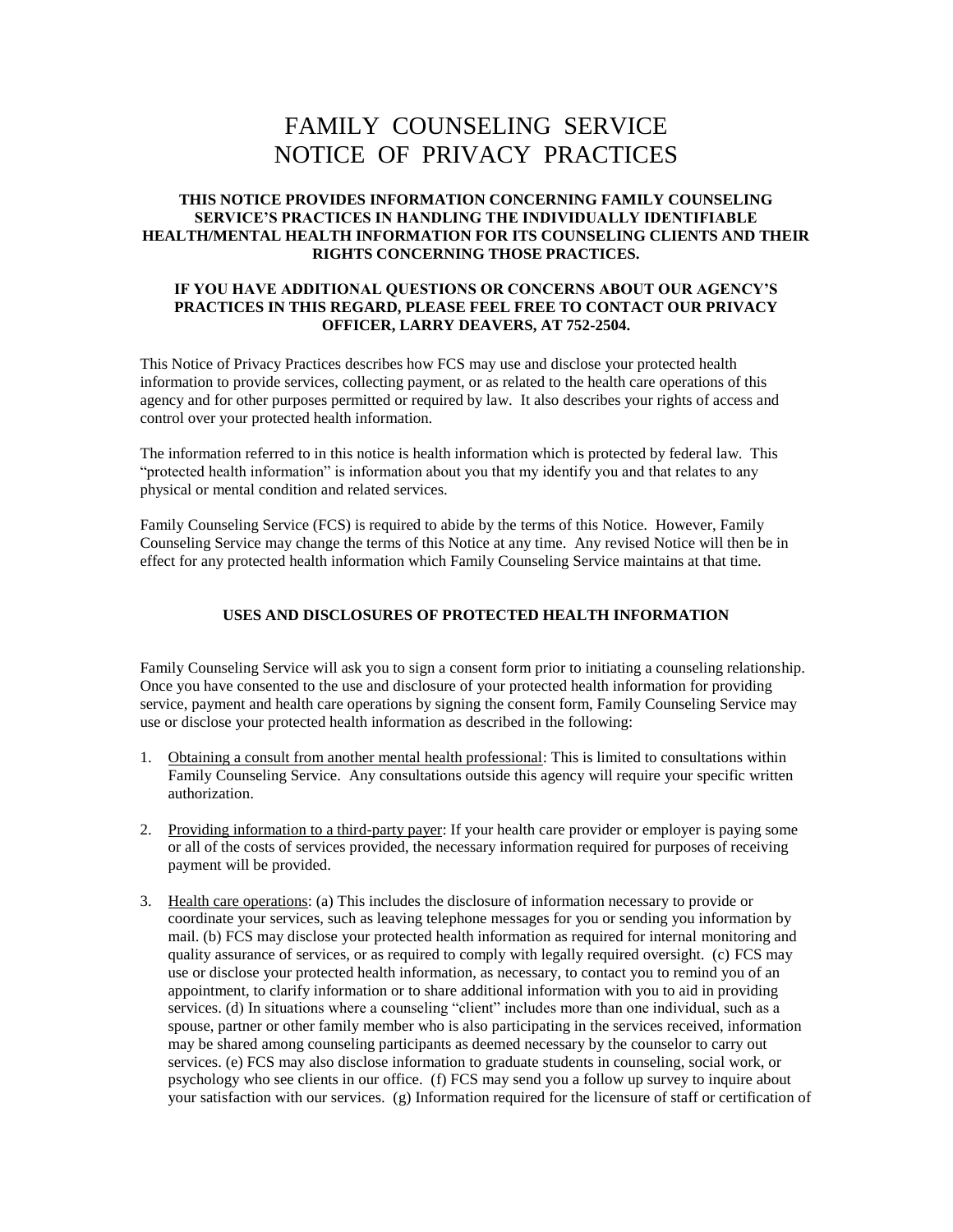the agency will be disclosed as necessary. Any additional disclosures will require your specific authorization, unless such uses or disclosures are permitted without your consent. You may revoke such an authorization, at any time, in writing, except to the extent that action has already been taken in reliance upon it.

You have the right to request restrictions of your personal health information. Please refer to the section labeled **Your Rights**.

## **PERMITTED AND REQUIRED USES AND DISCLOSURES THAT MAY BE MADE WITHOUT YOUR CONSENT, AUTHORIZATION OR OPPORTUNITY TO OBJECT.**

- (a) Required by Law: FCS may use or disclose your protected health information to the extent that the use or disclosure is required by law. The use or disclosure will be made in compliance with the law and will be limited to the relevant requirements of the law.
- (b) Public Health: FCS may disclose your protected health information for public health activities and purposes to a public health authority that is permitted by law to receive the information. The disclosure will be made for the purpose of controlling disease, injury or disability.
- (c) Communicable Diseases: FCS may disclose your protected health information to a person who may have been exposed to a communicable disease or may otherwise be at risk of contracting or spreading the disease.
- (d) Abuse or Neglect: FCS may disclose your protected health information to a public health authority that is authorized by law to receive reports of abuse or neglect of children, adults, or elders. In these cases, the disclosure will be made consistent with the requirements of applicable federal and state laws.
- (e) Legal Proceedings: FCS may disclose protected health information in the course of any judicial proceeding, in response to an order of a court, in response to a subpoena, discovery or other lawful process.
- (f) Law Enforcement: FCS may disclose protected health information for law enforcement purposes. These law enforcement purposes include (1) legal processes required by law, (2) limited information requests for identification and location purposes, (3) information pertaining to victims of a crime, (4) suspicion that death has occurred as a result of criminal conduct, (5) in the event that a crime occurs on the premises of the agency, and (6) an emergency where it is likely that a crime has occurred.
- (g) Criminal Activity: FCS may disclose your protected health information if it believes that the use or disclosure is necessary to prevent or lessen a serious and imminent threat to the health or safety of a person or the public. FCS may disclose protected health information if it is necessary for law enforcement authorities to identify or apprehend an individual.
- (h) Military Activity and National Security: When the appropriate conditions apply, FCS may use or disclose protected health information of individuals who are Armed Forces personnel (1) for activities deemed necessary by appropriate military, command authorities, (2) for the purpose of a determination by the Department of Veterans Affairs of your eligibility for benefits, or (3) to a foreign military authority if you are a member of that foreign military services. FCS may also disclose your protected health information to authorized federal officials for conducting national security and intelligence activities.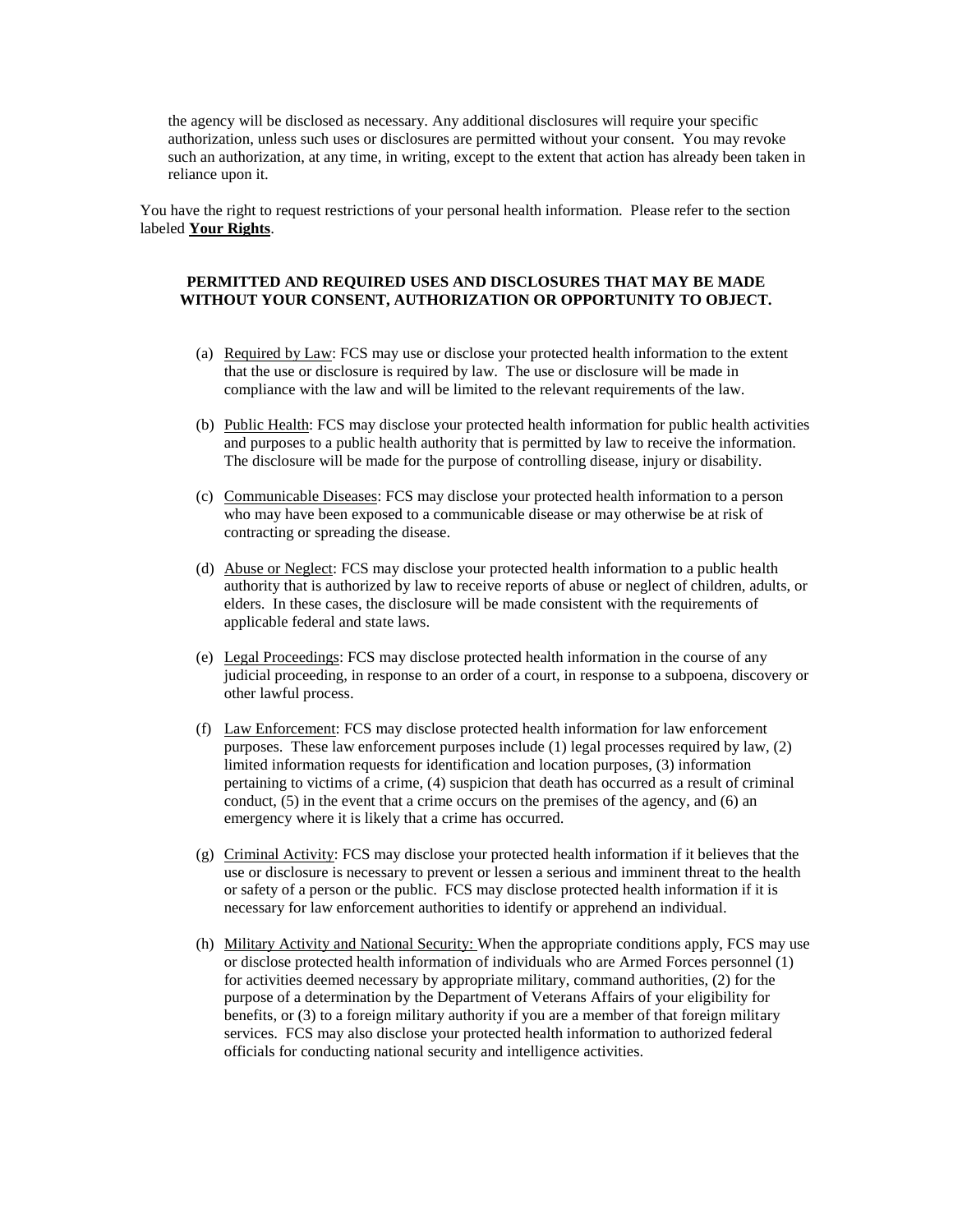(i) Required Uses and Disclosures: FCS must make disclosures to you and when required by the Secretary of the Department of Health and Human Services to investigate or determine our compliance with federal law.

**Your Rights**: Below is a summary of your rights pertaining to your protected health information.

**(1) You have the right to access, inspect and copy the following protected health information** for as long as FCS maintains the protected health information: (a) mediation prescription and monitoring, (b) counseling session start and stop times, (c) the modalities and frequencies of services provided, (d) results of clinical tests, and (e) any summary of diagnosis, functional status, service plan, symptoms, prognosis or progress to date.

If you request a summary of your protected health information which is not already compiled, you may be charged a reasonable fee for the preparation of such a summary. If you owe any fees for services rendered, you will be required to pay any outstanding balance prior to the release of the summary of services provided. You will also be charged a fee for copying any information provided.

You DO NOT have the right to access, inspect or copy psychotherapy notes. Psychotherapy notes are defined to mean notes recorded (in any medium) by a health care provider who is a mental health professional documenting or analyzing the contents of conversation during a private counseling session or a group, joint, or family counseling session and that are separated from the rest of the individual's medical record.

You DO NOT have the right, with respect to psychotherapy notes, to information compiled as related to pending civil, criminal or administrative actions or proceedings.

Family Counseling Service may also deny access for other reasons for which a patient can seek review. These restrictions are:

- (a) When a licensed health care professional has determined that such access is reasonably likely to endanger the life or physical safety of the client or another person,
- (b) If the information identifies another individual who is not a health care professional, an a licensed health care professional has determined that such access is reasonably likely to cause substantial harm to such other person, or
- (c) If the person requesting access is the client's personal representative and the health care professional determines that such access is reasonably likely to cause substantial harm to the client or another person.

**(2) You have the right to request a restriction of your protected health information**. You may make a written request for Family Counseling Service not to use or disclose any part of your protected health information for the purposes of providing services, payment, or healthcare operations. Your request must state the specific restriction requested and to whom you want the restriction to apply.

Family Counseling Service is not required to agree to a restriction that you may request. If FCS does agree to the requested restriction, FCS may not use or disclose your protected health information in violation of that restriction unless it is needed to provide emergency services. You may discuss any restriction you wish to request with your counselor. You may request a restriction by giving a written request to your counselor or to the privacy officer.

**(3) You have the right to request to receive confidential communications from FCS by alternative means or at an alternative location.** FCS will accommodate reasonable requests. FCS will not request an explanation from you as to the basis for the request. You may give a written request to your counselor or our office staff.